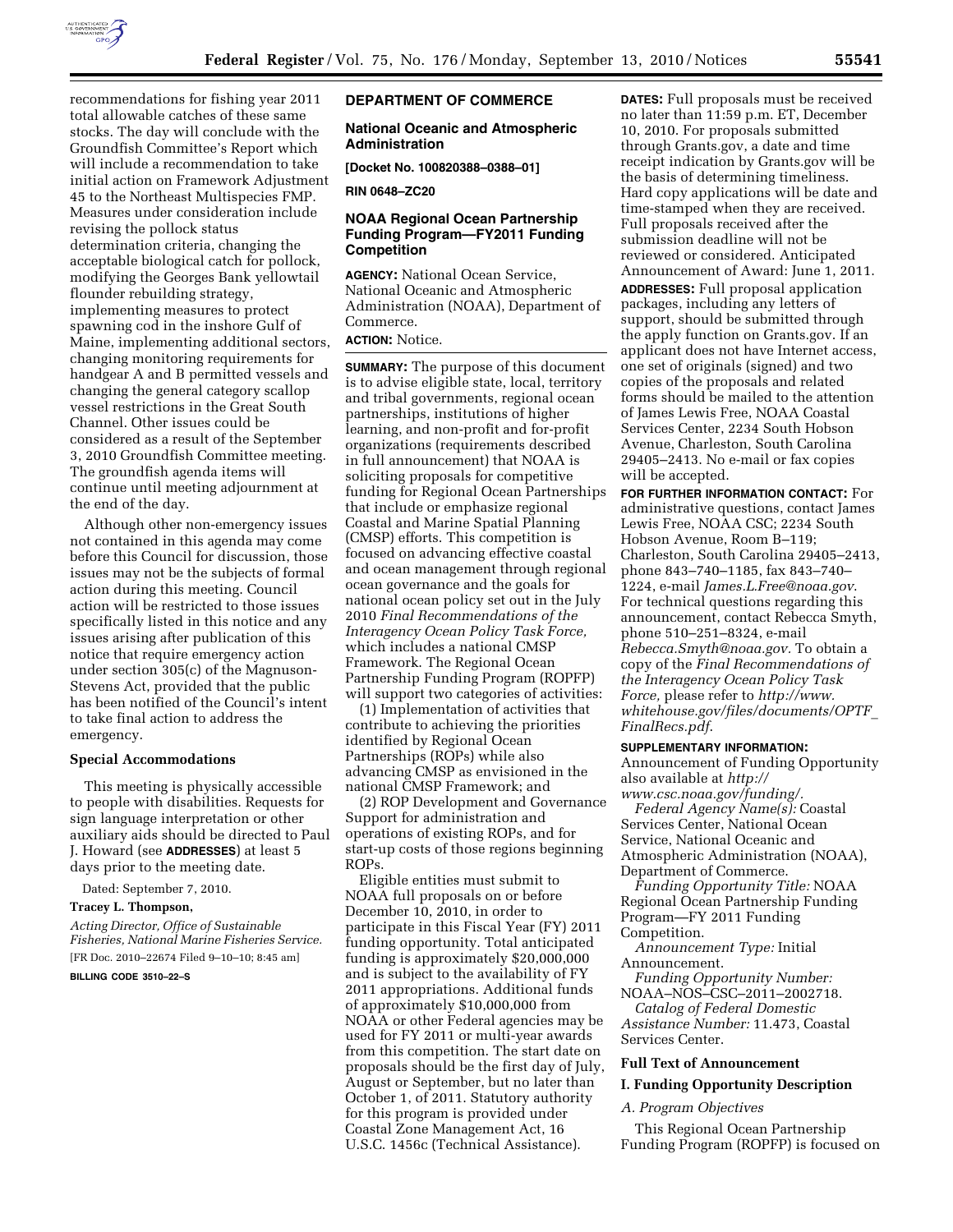advancing effective coastal and ocean management through regional ocean governance, including the goals for national ocean policy and coastal and marine spatial planning set out in the July 2010 *Final Recommendations of the Interagency Ocean Policy Task Force, [http://www.whitehouse.gov/files/](http://www.whitehouse.gov/files/documents/OPTF_FinalRecs.pdf) [documents/OPTF](http://www.whitehouse.gov/files/documents/OPTF_FinalRecs.pdf)*\_*FinalRecs.pdf*. In the justification for a national CMSP Framework, the Ocean Policy Task Force (OPTF) underscores the need for planning and governance with the following assessment:

The Nation's interests in the ocean, our coasts, and the Great Lakes support a growing number of significant and often competing uses and activities, including commercial, recreational, cultural, energy, scientific, conservation, and homeland and national security activities. Combined, these activities profoundly influence and benefit coastal, regional, and national economies and cultures. However, human uses of our ocean, coasts, and the Great Lakes are expanding at a rate that challenges our ability to plan and manage them under the current sector-bysector approach. While many existing permitting processes include aspects of crosssectoral planning (through, for example, the process governed by the National Environmental Policy Act), most focus solely on a limited range of management tools and outcomes (*e.g.,* oil and gas leases, fishery management plans, and marine protected areas). Missing from this picture is a more integrated, comprehensive, ecosystem-based, flexible, and proactive approach to planning and managing these uses and activities. This new approach would be national in scope to address national interests, but also scalable and specific to regional and local needs. Without such an improved approach, we risk an increase in user conflicts, continued planning and regulatory inefficiencies with their associated costs and delays, and the potential loss of critical economic, ecosystem, social, and cultural services for present and future generations.

The OPTF, the Pew Oceans Commission, the U.S. Commission on Ocean Policy and the Joint Ocean Commission Initiative have all called for stronger regional ocean governance mechanisms to improve our understanding of ocean and coastal ecosystems, and to address fragmented planning and management of societal uses of coastal and ocean lands and waters. The value in this approach is reflected in the rapid engagement by most coastal states in new Regional Ocean Partnerships (ROP). These partnerships have been established to facilitate the effective management of ocean and coastal resources across jurisdictional boundaries by improving communications, aligning priorities, and enhancing resource-sharing between local, State, tribal and Federal agencies.

Coastal and Marine Spatial Planning (CMSP) is an important planning tool for regional ocean governance. CMSP is a comprehensive, adaptive, integrated, ecosystem-based, and transparent spatial planning process, based on sound science, for analyzing current and anticipated uses of ocean, coastal, and Great Lakes areas. Intended to look across multiple sectors and jurisdictions in an objective and collaborative regional fashion, CMSP identifies areas most suitable for various types or classes of activities in order to reduce conflicts among uses, reduce environmental impacts, facilitate compatible uses, and preserve critical ecosystem services to meet societal objectives, including economic, environmental and security considerations. In practical terms, CMSP provides a public policy process for society to better determine how the ocean, coasts, and Great Lakes are sustainably used and protected for future generations. As noted in the OPTF's Final Recommendations, potential opportunities and incentives for regions undertaking CMSP include:

(1) Encouraging and informing the Federal government to better manage resources or address processes that transcend jurisdictional boundaries;

(2) Defining local and regional objectives and developing and implementing CMSP in a way that is meaningful to regionally specific concerns;

(3) Leveraging, strengthening, and magnifying local planning objectives through integration with regional and national planning efforts;

(4) Proactively addressing concerns over proposed activities impacting State and tribal interests and minimizing use conflicts before they escalate;

(5) Leveraging support from the Federal government to build CMSP capacity, access CMSP data; and acquire scientific, technical, and financial assistance;

(6) Accessing data through CMSP Portal(s) and utilizing science tools developed, established, and maintained for CMSP efforts;

(7) Benefiting from sustained Federal participation on the regional planning bodies that consist of representatives empowered to make decisions and commitments on behalf of their respective agencies, in turn helping to integrate and improve decision-making;

(8) Providing a clearer and easier point of access for all Federal agencies with regard to ocean, coastal, and Great Lakes issues; and

(9) Achieving regulatory efficiencies, reduction in administrative delays, and cost savings.

The OPTF's CMSP Framework generally identifies large marine ecosystems (LME) as the basis for defining CMSP regions. LMEs are defined on the basis of consistent ecological conditions and other factors. For CMSP purposes, the United States is subdivided into nine regional planning areas based on LMEs with modifications as necessary to ensure inclusion of the entire U.S. EEZ and Continental Shelf, and to allow for incorporation of existing state or regional ocean governance bodies. For the most part, the boundaries of regional governance structures for the Northeast, Mid-Atlantic, South Atlantic, Gulf Coast, West Coast, and Great Lakes lie within LME boundaries. The OPTF also designates Alaska, Hawaii and the U.S. Pacific Islands, and the U.S. Caribbean as regions, resulting in a total of nine regions. For purposes of this funding opportunity, *NOAA will generally use the OPTF-defined regions for consideration in ROPFP funding proposals.* Where possible, NOAA has identified an existing lead ROP or planning body for each region (*see*  Section III.C.). Regional Ocean Partnerships are defined as below:

Regional Ocean Partnerships are voluntary, usually multi-state, Governor-established forums that develop shared priorities and take critical action on a broad diversity of ocean, coastal and Great Lakes needs, as relevant to their region. They have different structures and employ varied methods and approaches to enhance the ecological and economic health of the region. Their efforts involve nongovernmental stakeholders and all of the multiple state and Federal agencies involved in coastal and ocean management.

For the purposes of this announcement, all applicants must coordinate their proposals for a region with the identified lead ROP or planning body of that region. The goal of this coordination is to ensure awareness, enhance collaboration, and contribute to achieving the best outcomes for regional ocean governance and healthy, resilient and sustainable oceans, coasts and Great Lakes resources.

The ROPFP is intended to support development or implementation of regional ocean governance priorities that also advance the objectives detailed in the OPTF's national CMSP Framework. Regional priorities may be identified in existing ROP plans (*e.g.,*  Gulf of Mexico Alliance, Northeast Regional Ocean Council, Mid-Atlantic Regional Council on the Ocean, the South Atlantic Alliance, the Great Lakes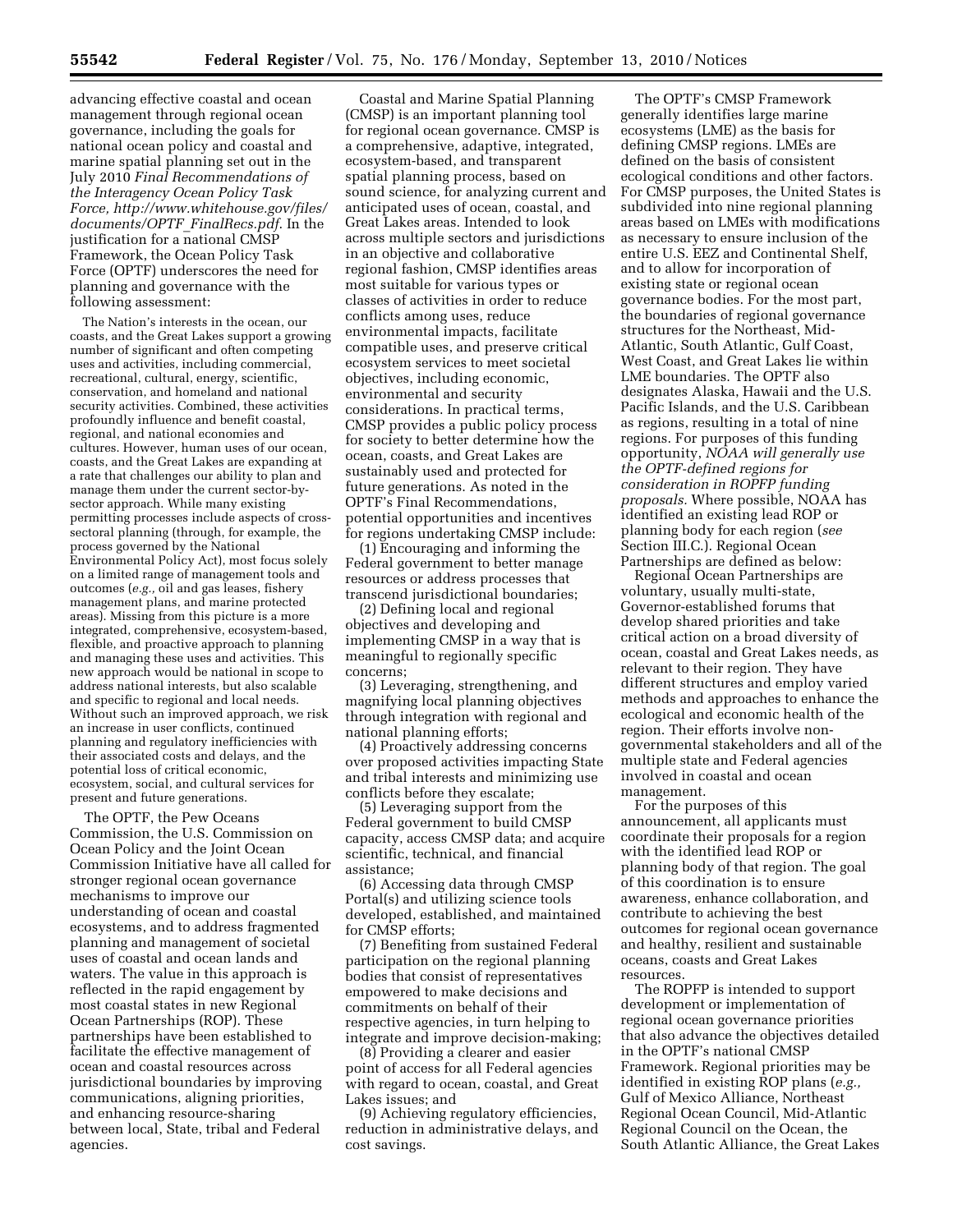Council of Governors and the West Coast Governors' Agreement on Ocean Health), or emerge through developing ROP efforts. The ROPFP is also intended to support regional ocean governance efforts with funds for administration and operations of existing ROPs, and for development costs of those regions beginning ROPs (including Alaska, Hawaii and the U.S. Pacific Islands, and the U.S. Caribbean).

The ROPFP program will support two categories of activities:

(1) Focus Area 1—Implementation of activities that meet both regional ocean governance priorities identified by ROPs in action plans and other public documents and the purposes and priorities of the national CMSP Framework; and

(2) Focus Area 2 (up to approximately \$3M)—Development and governance support for administration and operations of existing and new ROPs, including development of plans and management of ROP activities.

This funding opportunity supports the Department of Commerce's objectives to ''Support coastal communities that are environmentally and economically sustainable,'' and ''Support climate adaptation and mitigation.'' It also directly contributes to the NOAA strategic goal for Resilient Coasts and Economies, and the objectives therein, including ''Comprehensive Ocean and Coastal Planning and Management'' and ''Resilient Coastal Communities That Can Adapt to Impacts of Hazards and Climate Change.''

#### *B. Program Priorities*

#### Focus Area 1

Focus Area 1 funds are intended to support a spectrum of regional ocean governance priorities including those that address national goals for CMSP. CMSP is an important planning tool for supporting a number of regional ocean governance efforts; therefore Focus Area 1 proposals that also advance comprehensive CMSP, either through regional planning processes or through building capacity by addressing relevant CMSP principles will be given highest priority in the final evaluation. The OPTF's CMSP Framework identifies twelve Guiding Principles:

(1) CMSP would use an ecosystembased management approach that addresses cumulative effects to ensure the protection, integrity, maintenance, resilience, and restoration of ocean, coastal, and Great Lakes ecosystems, while promoting multiple sustainable uses.

(2) Multiple existing uses (*e.g.,*  commercial fishing, recreational fishing and boating, marine transportation, sand and gravel mining, and oil and gas operations) and emerging uses (*e.g.,* offshore renewable energy and aquaculture) would be managed in a manner that reduces conflict, enhances compatibility among uses and with sustained ecosystem functions and services, provides for public access, and increases certainty and predictability for economic investments.

(3) CMSP development and implementation would ensure frequent and transparent broad-based, inclusive engagement of partners, the public, and stakeholders, including with those most impacted (or potentially impacted) by the planning process and with underserved communities.

(4) CMSP would take into account and build upon the existing marine spatial planning efforts at the regional, State, tribal, and local level.

(5) CMS Plans and the standards and methods used to evaluate alternatives, tradeoffs, cumulative effects, and sustainable uses in the planning process would be based on clearly stated objectives.

(6) Development, implementation, and evaluation of CMS Plans would be informed by sound science and the best available information, including the natural and social sciences, and relevant local and traditional knowledge.

(7) CMSP would be guided by the precautionary approach as defined in Principle 15 of the Rio Declaration, which states that, ''Where there are threats of serious or irreversible damage, lack of full scientific certainty shall not be used as a reason for postponing costeffective measures to prevent environmental degradation.''

(8) CMSP would be adaptive and flexible to accommodate changing environmental conditions and impacts, including those associated with global climate change, sea-level rise, and ocean acidification; and new and emerging uses, advances in science and technology, and policy changes.

(9) CMSP objectives and progress toward those objectives would be evaluated in a regular and systematic manner, with public input, and adapted to ensure that the desired environmental, economic, and societal outcomes are achieved.

(10) The development of CMS Plans would be coordinated and compatible with homeland and national security interests, energy needs, foreign policy interests, emergency response and preparedness plans and frameworks, and other national strategies, including

the flexibility to meet current and future needs.

(11) CMS Plans would be implemented in accordance with customary international law, including as reflected in the 1982 Law of the Sea Convention, and with treaties and other international agreements to which the United States is a party.

(12) CMS Plans would be implemented in accordance with applicable Federal and State laws, regulations, and Executive Orders.

In addition, proposals that also address the national Areas of Special Emphasis as identified in the OPTF July 2010 final report will receive some priority in the evaluation. The Areas of Special Emphasis are:

(1) *Resiliency and Adaptation to Climate Change and Ocean Acidification:* Strengthen resiliency of coastal communities and marine and Great Lakes environments and their abilities to adapt to climate change impacts and ocean acidification.

(2) *Regional Ecosystem Protection and Restoration:* Establish and implement an integrated ecosystem protection and restoration strategy that is science-based and aligns conservation and restoration goals at the Federal, State, tribal, local, and regional levels.

(3) *Water Quality and Sustainable Practices on Land:* Enhance water quality in the ocean, along our coasts, and in the Great Lakes by promoting and implementing sustainable practices on land.

And where applicable:

(4) *Changing Conditions in the Arctic:*  Address environmental stewardship needs in the Arctic Ocean and adjacent coastal areas in the face of climateinduced and other environmental changes, and

(5) *Ocean, Coastal, and Great Lakes Observations, Mapping and Infrastructure:* Strengthen and integrate Federal and non-Federal ocean observing systems, sensors, data collection platforms, data management, and mapping capabilities into a national system and integrate that system into international observation efforts.

Therefore, proposals for ROPFP funds might articulate (but are not limited to) how a region would move forward on planning consistent with the OPTF's CMSP Framework; or implement key priority actions of the existing ROPs that would apply CMSP Guiding Principles to an Area of Special Emphasis; or provide tools and information identified as an ROP priority that are also critical for regional CMSP. Some examples of how an applicant might propose to advance an ROP's capacity to conduct comprehensive regional CMSP across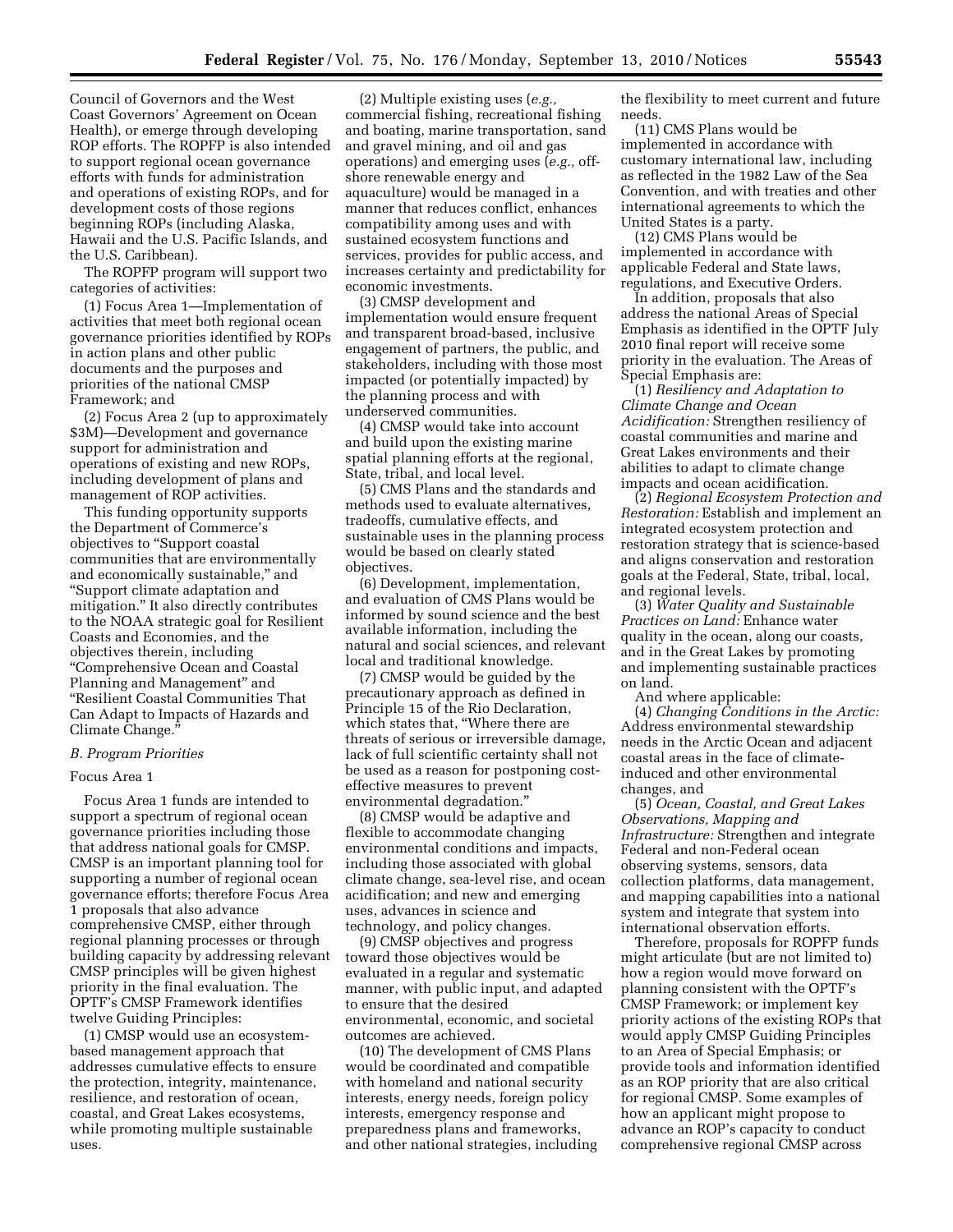multiple sectors and jurisdictions include:

(1) The synthesis of relevant spatial data on ecosystem structure, function, services and human uses on a regional scale;

(2) The development or application of decision-support tools to help planners and stakeholders assess the implications of alternative ocean use scenarios throughout the region; or

(3) The identification of regional goals and objectives for appropriate uses of ocean and coastal areas.

In addition, the creation of new and innovative partnerships and broader stakeholder engagement beyond the existing governmental relationships of the ROPs will be needed for successful planning and implementation of CMSP. This element needs to be included in projects that will be considered for CMSP efforts.

The CMSP process consists of a series of steps that would eventually lead to the development of a comprehensive, multi-sectoral, and multi-objective CMS Plan. Although the CMSP process envisions optimum flexibility among and within regions, the following essential elements—and how the partners plan to accomplish them would need to occur in all regions in order to ensure a level of national consistency. The process would be adaptive and refined as regions gain experience with CMSP. In determining whether ROP proposals are using a CMSP approach, applicants should indicate how they are addressing the CMSP Guiding Principles as well as how the proposed approach aligns with the Essential Elements of the CMSP process (also noted in the OPTF's CMSP Framework):

(1) Identify Regional Objectives. (2) Identify Existing Efforts that Should Help Shape the Plan Throughout the Process.

(3) Engage Stakeholders and the Public at Key Points throughout Process.

(4) Consult Scientists and Technical and Other Experts.

(5) Analyze Data, Uses, Services, and Impacts.

(6) Develop and Evaluate Alternative Future Spatial Management Scenarios and Tradeoffs.

(7) Prepare and Release for Public Comment a Draft CMS Plan With Supporting Environmental Impact Analysis Documentation.

(8) Create a Final CMS Plan and Submit for National Ocean Council (NOC) Review.

(9) Implement, Monitor, Evaluate, and Modify (as needed) the NOC-Certified CMS Plan.

Development and implementation of CMS Plans would be an iterative process leading to a comprehensive, multi-objective, multi-sectoral plan within the first five years. Since each region may have different drivers and capabilities for CMSP, regions may choose to prioritize initial development and implementation steps. While CMSP should help resolve many use conflicts, it is not realistic to expect that all such conflicts would be resolved. Further, partners might agree not to resolve certain issues in a CMS Plan at a particular time, but rather to acknowledge these issues and indicate how the parties would continue to work on them as part of the iterative CMSP process. Such issues may be resolved as data gaps are filled, new information is developed, or as State or Federal legal authorities are enacted, changed, or updated.

For example, offshore energy is an ROP priority that could also address CMSP Guiding Principles. ROPs will need to develop a solid spatial framework and socioeconomic measures to understand the trade-offs and make sound decisions on siting offshore energy facilities—the planning approach, decision support tools and information used in planning for offshore energy siting are also needed for developing an effective regional CMSP. Data collection and data synthesis can also illustrate the intersection between CMSP and many ROP priorities. For example, the collection of seafloor mapping data and relevant products from that data could support siting decisions about waterborne commerce, recreational use of the area, or protection of key resources. These data, fundamental to our understanding of our ocean resources and where activities can occur, are also fundamental to comprehensive CMSP tools.

Focus Area 1 proposals that effectively articulate the connection between the proposed project, CMSP Guiding Principles and Essential Elements and the Areas of Special Emphasis, and the priorities publicly identified by the relevant ROP will receive the highest rankings based upon NOAA's criteria (*see* Section V.A.).

### Focus Area 2

The intent of Focus Area 2, ROP Development and Governance Support, is to help support administration and operations for existing ROPs, and support development for regions that are initiating ROP activities.

Proposals might seek funding for any aspects of these elements in support of ROP development and impact. Some

examples include: Funding for ROP staff support to coordinate and facilitate stakeholder engagement; holding stakeholder engagement meetings; identifying, developing and/or managing implementation of priority activities in the region; establishing a non-profit organization under 26 U.S.C. 501(c)(3) or other fiduciary entity to represent the ROP or entering into a partnership with an existing non-profit organization established under section 501(c)(3) to act as fiduciary; developing annual reports and other outreach materials to demonstrate the importance of broad support for regional ocean governance. ROP participation should be voluntary, emphasize collaborative management, and involve all states in the region.

### *C. Program Authority*

Statutory authority for this program is provided under Coastal Zone Management Act, 16 U.S.C. 1456c (Technical Assistance).

## **II. Award Information**

### *A. Funding Availability*

Total anticipated funding for all ROPFP awards is approximately \$20,000,000 and is subject to the availability of FY 2011 appropriations. Additional funds of approximately \$10,000,000 from NOAA or other Federal agencies may be used for FY 2011 or multi-year awards from this competition. Multiple awards are anticipated from this announcement. The anticipated Federal funding per Focus Area 1 award (min-max) is approximately \$1,000,000 to \$3,500,000. The anticipated Federal funding per Focus Area 2 award (min-max) is approximately \$100,000 to \$500,000.

The anticipated number of awards ranges from twelve (12) to thirty (30), and will be adjusted based on available funding. Applicants must be aware that funds have not yet been appropriated for this program. If additional funding is made available in FY 2011 through Congress for ROPFP, NOAA may select additional FY 2011 proposals for funding rather than open a new competition, or augment FY 2011 awards that were only partially funded.

There is no limit on the number of proposals from each region. Applicants may bundle multiple projects into one proposal, or may submit single projects; however, NOAA will evaluate all projects for readiness and feasibility for completion within the required 2 year time frame. Applicants must note the requirement detailed in Section III.C. for demonstration of coordination with the relevant ROP on projects.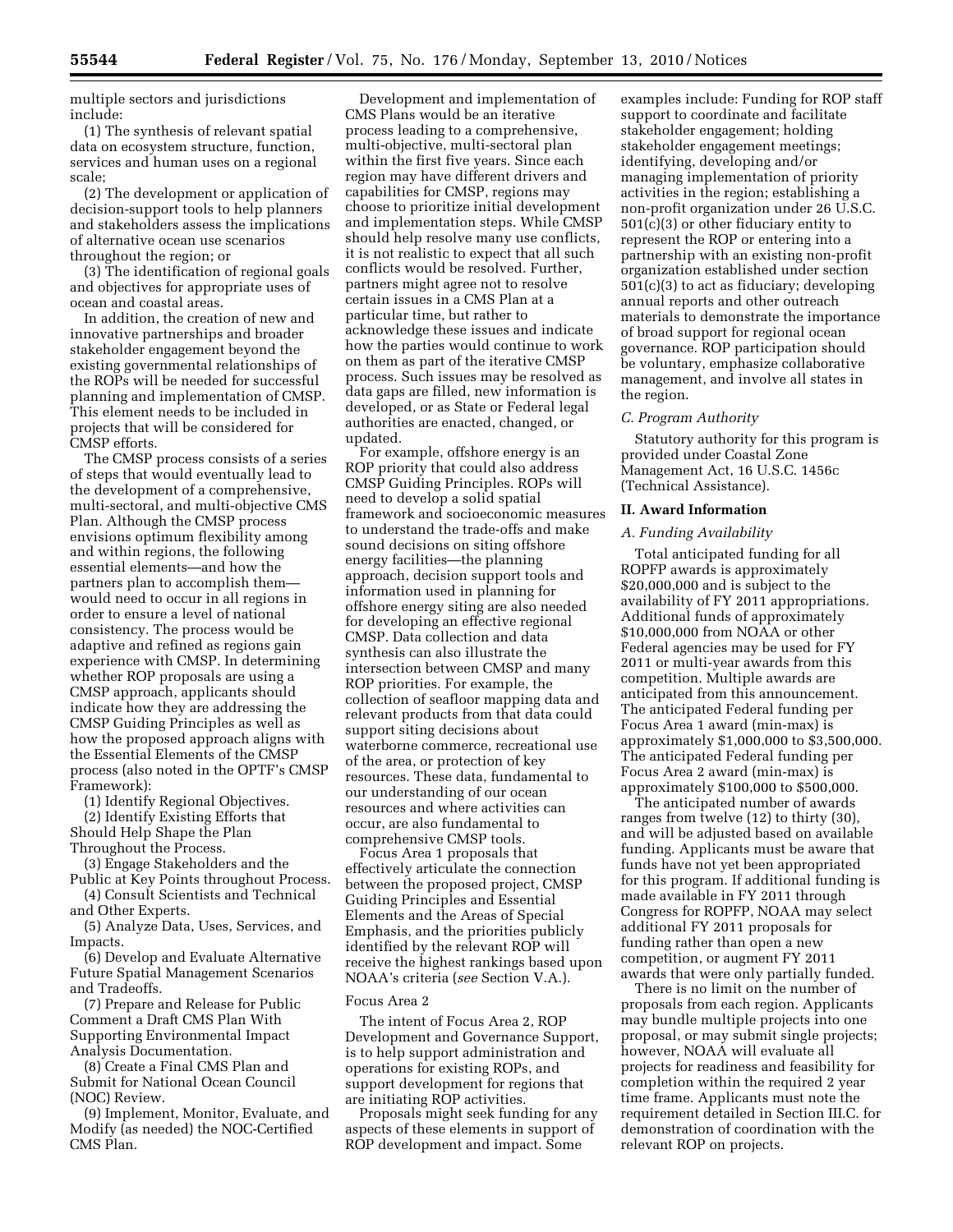There is no guarantee that funds will be available to make awards for this Federal funding opportunity or that any proposal will be selected for funding. If an applicant incurs any costs prior to receiving an award agreement signed by an authorized NOAA official, they do so at their own risk of these costs not being included in a subsequent award. In no event will NOAA or the Department of Commerce be responsible for any proposal preparation costs. In addition, NOAA and DOC will not be responsible for proposal or project costs if this program fails to receive funding. Recipients and sub-recipients are subject to all Federal laws and agency policies, regulations, and procedures applicable to Federal financial assistance awards. Applicants must be in good standing with all existing NOAA grants and/or cooperative funding agreements in order to receive funds.

## *B. Project/Award Period*

Focus Area 1 is for multiple year awards with project periods up to 24 months. Multiple year awards receive all funding in the first year, but the performance period can be two years. Competitive announcements for this purpose may be published in future years, and if so, applicants may resubmit proposals or submit new proposals for funding in future years.

Focus Area 2 is for multi-year awards. Multi-year awards are partially funded when the awards are approved, but may receive subsequent increments of funding. Proposed projects may request funding for one to three years and once awarded, those awards will not compete for funding in subsequent years.

Proposals in Focus Area 1 or 2 not funded in the current fiscal period may be considered for funding in another fiscal period without NOAA repeating the competitive process outlined in this announcement.

### *C. Type of Funding Instrument*

Applications should be written as cooperative agreements and the proposal should clearly identify this funding instrument in the proposal abstract and cover sheet. Applicants should clearly articulate the Federal roles and responsibilities in implementing the proposal. Examples of Federal involvement include Federal coleadership of the ROPs, Federal leadership on priority task teams, and staff support to working groups and leadership teams.

## **III. Eligibility Information**

### *A. Eligible Applicants*

All state, local, territory and tribal governments, institutions of higher learning, non-profit and for-profit organizations that may receive and expend Federal funds as legal entities are eligible to apply. As defined at 15 CFR 24.3, local government means a county, municipality, city, town, township, local public authority (including any public and Indian housing agency under the United States Housing Act of 1937), school district, special district, intrastate district, council of governments (whether or not incorporated as a non-profit corporation under State law), any other regional or interstate government entity, or any agency or instrumentality of a local government.

Please note the requirement detailed in Section III.C. for demonstration of coordination with the relevant ROP on projects and funding amounts proposed.

Federal agencies and employees are not allowed to receive funds under this announcement but may serve as collaborative project partners. If Federal agencies are collaborators, applicants should provide detail on the level of Federal engagement in the application. Examples might include, but are not limited to, providing additional funding, in-kind services, or serving in a review capacity.

The lead applicant on any proposal will be responsible for ensuring that allocated funds are used for the purposes of, and in a manner consistent with, this program, including any funds awarded to an eligible sub-awardee.

## *B. Cost Sharing or Matching Requirement*

There is no requirement for cost sharing.

### *C. Other Criteria That Affect Eligibility*

In order to be eligible to compete, a project or applicant must meet one or more of the

following criteria, as applicable to the proposed project and Focus Area:

(1) Represent or directly partner with a member of an existing regional ocean governance partnership;

(2) Possess the authority, proven capacity, and regional relationships to effectively coordinate the development of a regional ocean governance priorities that engages affected coastal states and territories and their management agencies, including the approved coastal zone management program;

(3) Demonstrate formal commitments with existing regional ocean governance partnerships and coastal states or

territories (including the approved coastal zone management program) to adopt the plan(s), product(s) or outcome(s) of a proposed project into regional or state ocean management planning processes or coastal and ocean resource management policies.

Where applicable, each proposal must directly involve or include a letter of support or endorsement from the lead ROP for each region (identified below) for the purposes of this funding opportunity. The letter should confirm that the proposed project has been evaluated for its contributions to regional ROG priorities, and specifically indicate concurrence with recommended approach and proposal funding amounts.

The existing lead ROPs identified for each region for the purposes of the ROPFP are:

- (1) Northeast Regional Ocean Council.
- (2) Mid-Atlantic Regional Council on the Ocean.

(3) South Atlantic Governors' Alliance.

(4) Gulf of Mexico Alliance.

(5) West Coast Governors' Agreement on Ocean Health.

(6) Council of Great Lakes Governors. During FY 2011, applicants for Alaska, Hawaii, Pacific Island Commonwealths and Territories, and the Caribbean will be allowed to compete for Focus Area 1 funds by demonstrating that they are working towards a regional ocean partnership in their respective regional planning areas as identified above. This can be accomplished by providing letters of support for each proposal from their respective Office of the Governor and lead State and Federal agencies as well as tribes involved in coastal and ocean management. Part of this application must outline steps towards creating a ROP. Applicants from these regions where no ROP currently exists are strongly encouraged to also submit proposals for Focus Area 2 funds in order to develop ROP capacity for regional ocean governance and CMSP objectives. These regions will be eligible for Focus Area 1 funding in FY 2012 and beyond once they establish the partnerships needed for comprehensive ocean governance.

Allowable uses for funds:

Direct and indirect costs for administering the ROPFP award are allowable and must be incurred within the award period. Note that administrative costs may be included, but the total amount allocated for costs of this nature should be minimized to the greatest extent possible. Direct and indirect costs may include time spent by staff for project planning,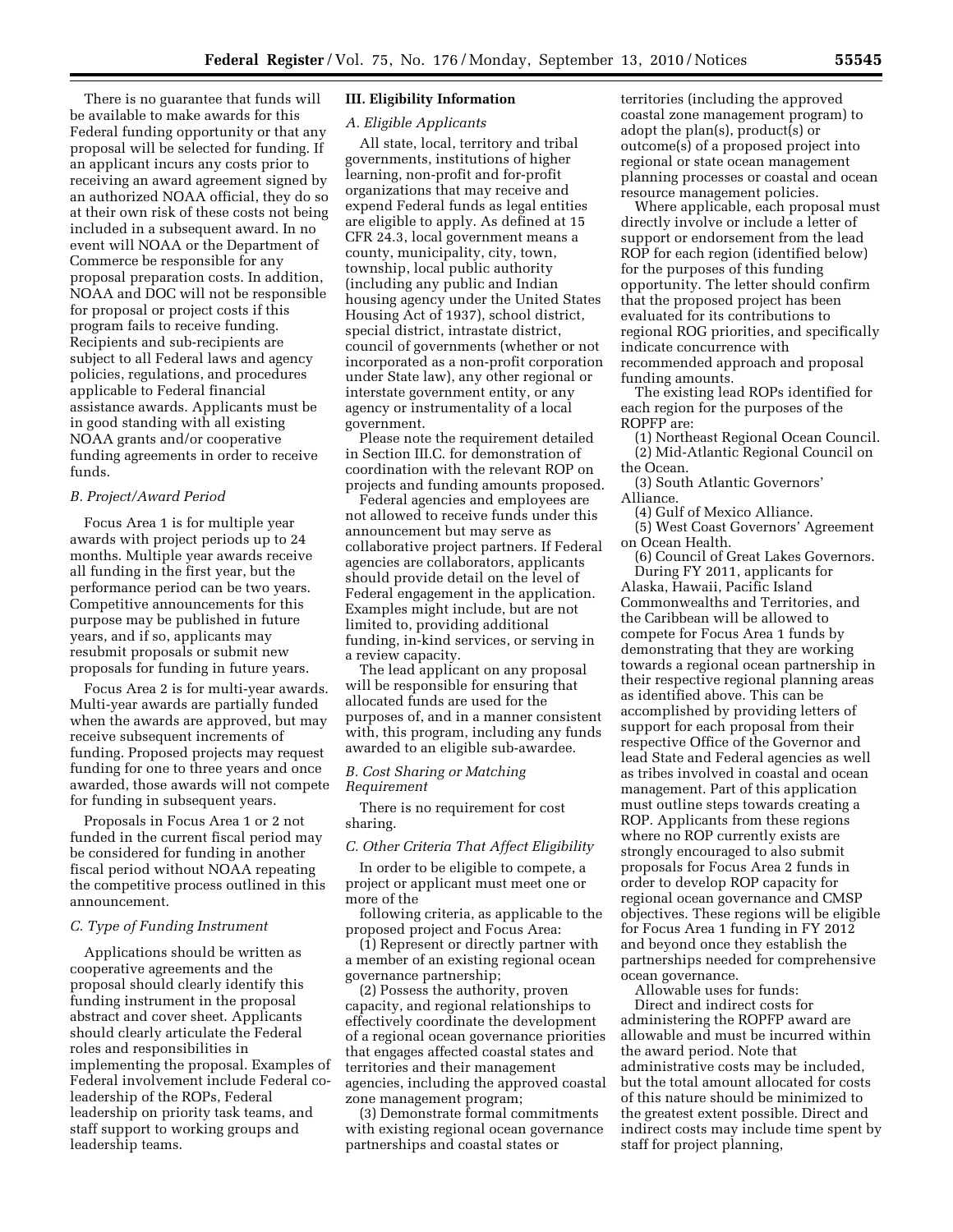implementation, and review. If an application includes indirect costs, the amount must be based on the indirect cost rate negotiated and approved by the applicant's cognizant Federal agency. The total amount allocated for indirect costs may not exceed the value of 20 percent of the Federal share, *e.g.,* a proposal requesting \$250,000 in Federal funds may include a maximum of \$50,000 for indirect costs in the budget. Applicants requesting indirect costs will be required to submit a copy of their indirect cost rate agreement.

## **IV. Application and Submission Information**

### *A. Address To Request Application Package*

Application packages for full proposals are available through the apply function on Grants.gov. If an applicant does not have Internet access, application packages can be requested from James Lewis Free at 2234 South Hobson Avenue, Charleston, South Carolina 29405–2413; 843–740–1185; or *[James.L.Free@noaa.gov.](mailto:James.L.Free@noaa.gov)* 

B. Content and Form of Application Submission

(1) Focus Area 1 Proposals:

Full proposal applications must be 15 pages or less (single-spaced, 11 or 12 point font and exclusive of appendices). The 15-page limit does not include the proposal title page, a table of contents (if included), the project summary (referenced below), and any appendices. Appendices should be limited to materials that directly support the main body of the proposal (*e.g.,* detailed budget information, support letters, resumes, references, lists of data sources, maps, and/or required Federal forms as noted above in Section IV.B.1). Applicants should number the pages in the proposal and any appendices. Appendices may be paginated as standalone documents (individually) or as part of the larger document. Proposals failing to comply with the format prescribed in this section will be deemed incomplete and will not be considered for further review.

### Required Elements

All funding application packages must contain the following components:

(1) Title Page (Proposal Cover Sheet). Include proposal title, complete contact information for the Principal Investigator and Financial Representative, duration of proposed project, funding type (cooperative agreement), and amount of funding request.

(2) Project Summary. Provide a one to two-page summary of the proposed

project. The summary should be written for easy understanding by a broad audience and contain the following sections:

i. Project Name/Title.

ii. Primary Contact (name, address, phone, fax, e-mail).

iii. Recipient Organization or Institution (If the project is intended to be administered under an existing NOAA Cooperative Institute, please state which Institute will administer the award).

iv. Other Investigators (name, affiliated organization, institution or agency).

v. Brief Project Summary (whether for Focus Area 1 or Focus Area 2, or both) including objectives, ties to ROP priorities and applicable CMSP approaches, and intended benefits.

vi. Partners.

vii. Proposed funding for each year of the project. If the proposal includes funding to NOAA to provide technical assistance on the project, make sure to note the amounts by year and line office that is the intended recipient of the funds.

(3) Project Description. All project descriptions (proposals) must include the following sections:

i. *Goal and Objective(s).* Describe in the narrative the specific project goals and objectives to be achieved. In particular, note the connection to regional ocean governance, including ROP priorities and, where applicable, how CMSP can be applied to address those priorities, and expected outcomes. Recipients will be required to submit semi-annual reports describing progress toward these goals and objectives. Provide a description of measures of success that will be used to evaluate progress and success in achieving the goals and objectives of the project.

ii. *Background.* Provide sufficient background information for NOAA and non-NOAA reviewers to independently assess the significance of the proposed project for advancing regional coastal and ocean planning and management priorities. Summarize the problem to be addressed, identified needs and the status of ongoing efforts to address them. Summarize the relationship of the proposed work to other ongoing or planned regional ocean governance efforts.

iii. *Partnerships:* Provide information on the range of partners, including local, State, tribal, and Federal government as well as non-governmental organizations, academia, and industry. Include the roles and support each key partner is providing and how the ROP will include and grow partnerships as appropriate to achieve the goals of both the ROP and as appropriate, CMSP.

iv. *Audience.* Identify specific users of the results of the project, describe how they will use the results, and identify

any training that will be needed for users to make full use of the results.

v. *Approach.* Provide a work plan that: identifies specific tasks to be accomplished; explains the technical approach (including quality assurance) needed to accomplish the tasks; identifies the roles of partners and cooperators; and identifies potential obstacles to successful completion of the goals and objectives. Describe how users are involved in the planning and design process. The work plan must clearly address data management requirements, and the steps to be taken to achieve efficient and effective data access and archiving that is compliant with Federal regulations. Identify methods that will be used to ensure that the project will be coordinated to achieve active and meaningful participation by all partners and appropriate stakeholders in the region. Clearly identify the roles and responsibilities of the Federal partners.

vi. *Benefits.* Identify, with a high degree of specificity, the uses of the information derived from the work, and the benefits that will be achieved from those uses, or by particular users of the information, as well as society as a whole. Document how valid user requirements are guiding the proposed work. Describe how the information from the project will be delivered to those users, and any special considerations or requirements for ensuring or improving the delivery of information.

vii. *Milestone Schedule.* Display time lines for major tasks, target milestones for important intermediate and final products, and key project outcomes.

viii. *Project Budget.* Provide a budget description that follows the categories and formats in the NOAA grants package (Standard Form 424–A) and a brief narrative justification of the budget. Detailed budget information, such as a repeat of the information in Form SF–424A along with more details should be included in an appendix. In this appendix, the budget narrative also shall clearly identify the cost of separable elements of the proposed work and shall identify the elements of the project that the cooperator would recommend for revision or elimination if sufficient funding is not available for all proposed activities. Applicants must itemize and describe the intended use of equipment costing \$5,000 or greater that will be purchased under the award. Applicants must complete a lease versus purchase analysis for any equipment \$5,000 or greater. For proposals to carry out basic or applied scientific research, non-profit institutions of higher education or non-profit organizations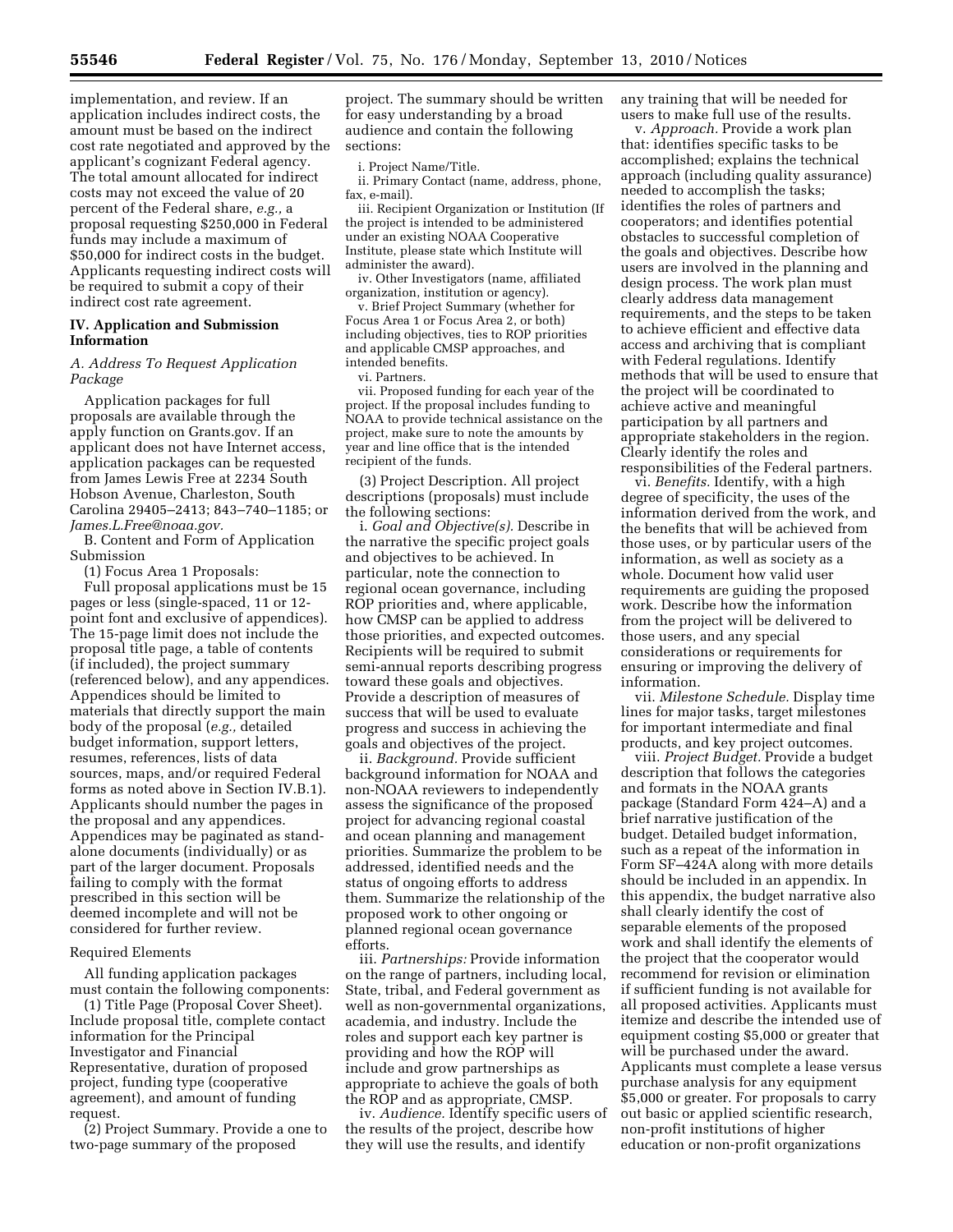whose primary purpose is conducting scientific research should identify, if possible, who will be requested to retain ownership of any equipment purchased through grant funds after the project ends. The budget narrative must also provide, to the extent possible, detailed information on travel, including costs, a description of anticipated travel, destinations, the number of travelers, and a justification of how the requested travel is directly relevant to the successful completion of the project. If actual trip details are unknown, applicants must state the basis for the proposed travel charges. Applicants should allocate travel funds for any coordination meetings at regional or national levels. Foreign travel must receive prior approval, and therefore, should be included in the proposal to avoid having to request prior approval after the project starts. Applicants may factor in travel costs for participation in a NOAA Grants Management Division workshop for recipients, as well as for meeting with NOAA staff and/or key project personnel.

(4) Appendices

i. Mandatory Detailed Budget Information, including budgets of subawards and contracts. Information should include the name of the entity receiving funds, the location of the entity receiving the funds (for example, city, state, and Congressional district), and the location of the primary place of performance under the contract/ subaward.

ii. Resumes. Provide resumes of the Principal Investigator for the project and other key personnel critical to the success of the project. Ensure that resumes address qualifications relevant to conducting the proposed work. Please limit resumes to a maximum of two pages for each key investigator.

iii. National Environmental Policy Act (NEPA)—Under the National Environmental Policy Act (NEPA), NOAA must analyze the potential environmental impacts of projects or proposals seeking funding from NOAA. Detailed information on NOAA compliance with NEPA can be found at the following NOAA NEPA Web site: *[http://www.nepa.noaa.gov](http://www.nepa.noaa.gov/)*/including our NOAA Administrative Order 216–6 for NEPA, *[http://www.nepa.noaa.gov/](http://www.nepa.noaa.gov/NAO216_6_TOC.pdf) [NAO216](http://www.nepa.noaa.gov/NAO216_6_TOC.pdf)*\_*6*\_*TOC.pdf* and the Council on Environmental Quality implementation regulations, *[http://ceq.eh.doe.gov/nepa/](http://ceq.eh.doe.gov/nepa/regs/ceq/toc_ceq.htm)  [regs/ceq/toc](http://ceq.eh.doe.gov/nepa/regs/ceq/toc_ceq.htm)*\_*ceq.htm.* 

Consequently, as part of an applicant's package, and under their description of their program activities, applicants are required to provide detailed information on the activities to be conducted, locations, sites, species

and habitat to be affected, possible construction activities, and any environmental concerns that may exist (for example, the use and disposal of hazardous or toxic chemicals, introduction of non-indigenous species, impacts to endangered and threatened species, aquaculture projects, and impacts to coral reef systems).

After the application is submitted, NOAA may require additional information to fulfill NEPA requirements. If NOAA determines that an environmental assessment is required, applicants may also be requested to assist in drafting the assessment. Applicants may also be required to cooperate with NOAA in identifying and implementing feasible measures to reduce or avoid any identified adverse environmental impacts of their proposal. The failure to do so shall be grounds for the denial of an application. In some cases if additional information is required after an application is selected, funds can be withheld by the Grants Officer under a special award condition requiring the recipient to submit additional environmental compliance information sufficient to enable NOAA to make an assessment on any impacts that a project may have on the environment.

Applicants are required to answer the questions indicated in this Announcement of Federal Funding Opportunity. Applicants should answer the NEPA questions to the best of their ability with as much detail as possible. If the applicant does not answer all the questions indicated in the Announcement of Federal Funding Opportunity the application may be considered incomplete.

Some of the questions may overlap with material provided in other parts of the application. This overlap occurs because the answers to the questionnaire are provided to NOAA staff members who do not review the other parts of the application. If appropriate, the applicant may copy the information from other parts of the application and paste it into the answers to the questionnaire. Many questions have a "yes" or "no" response. If the response is "no" the applicant does not need to elaborate on their answer. If the response is "yes" the question will have a second part asking the applicant to provide more information.

Applicant NEPA questions are as follows:

Question C1. Is the proposed activity going to be conducted in partnership with NOAA or would the proposed activity require NOAA's direct involvement, activity, or oversight? If yes, describe NOAA's involvement, activity, or oversight, including

the name of the office or program that is involved.

Question C2. Would the proposed activity involve any other Federal agency(ies) partnership, direct involvement, activity, or oversight? If yes, provide the name(s) of the agency(ies) and describe its involvement, activity, or oversight.

Question D1. Provide a brief description of the location of the proposed activity.

Question E1. List any Federal, State, or local permits, authorizations, or waivers that would be required to complete the proposed activity. Provide the date the permit, authorization, or waiver was obtained or will be obtained. Provide copies of the permit, authorization, or waiver as appropriate. Was a NEPA analysis prepared for the permit, authorization, or waiver? If yes, state the title of the NEPA analysis and provide copies of the NEPA analysis.

Question F1. Is there the potential for the proposed activity to cause changes that would be different from normal ambient conditions (for example, temperature, light, turbidity, noise, other human activity levels, etc.)? If yes, describe the changes and the circumstances that would cause these changes.

### **Paperwork Reduction Act Statement**

This documents contains collectionof-information requirements subject to the Paperwork Reduction Act (PRA). The use of Standard Forms 424, 424A, 424B, and SF–LLL have been approved by OMB under the respective control numbers 0348–0043, 0348–0044, 0348– 0040, and 0348–0046. The application requirements specific to the NOAA Regional Ocean Partnership Funding Program have been approved by the Office of Management and Budget under Control Number 0648–0538. Public reporting burden for this collection of information is estimated to average 3 hours per response, including the time for reviewing instructions, searching existing data sources, gathering and maintaining the data needed, and completing and reviewing the collection of information. Send comments regarding this burden estimate or any other suggestions for reducing this burden to Ms. Cristi Reid, NOAA Office of Program Planning and Integration, SSMC 3, Room 15700, 1315 East West Highway, Silver Spring, MD 20910. The information collection does not request any proprietary or confidential information. No confidentiality is provided.

Notwithstanding any other provisions of the law, no person is required to respond to, nor shall any person be subjected to a penalty for failure to comply with, a collection of information subject to the requirements of the Paperwork Reduction Act, unless that collection of information displays a currently valid OMB Control Number.

(2) Focus Area 2 Proposals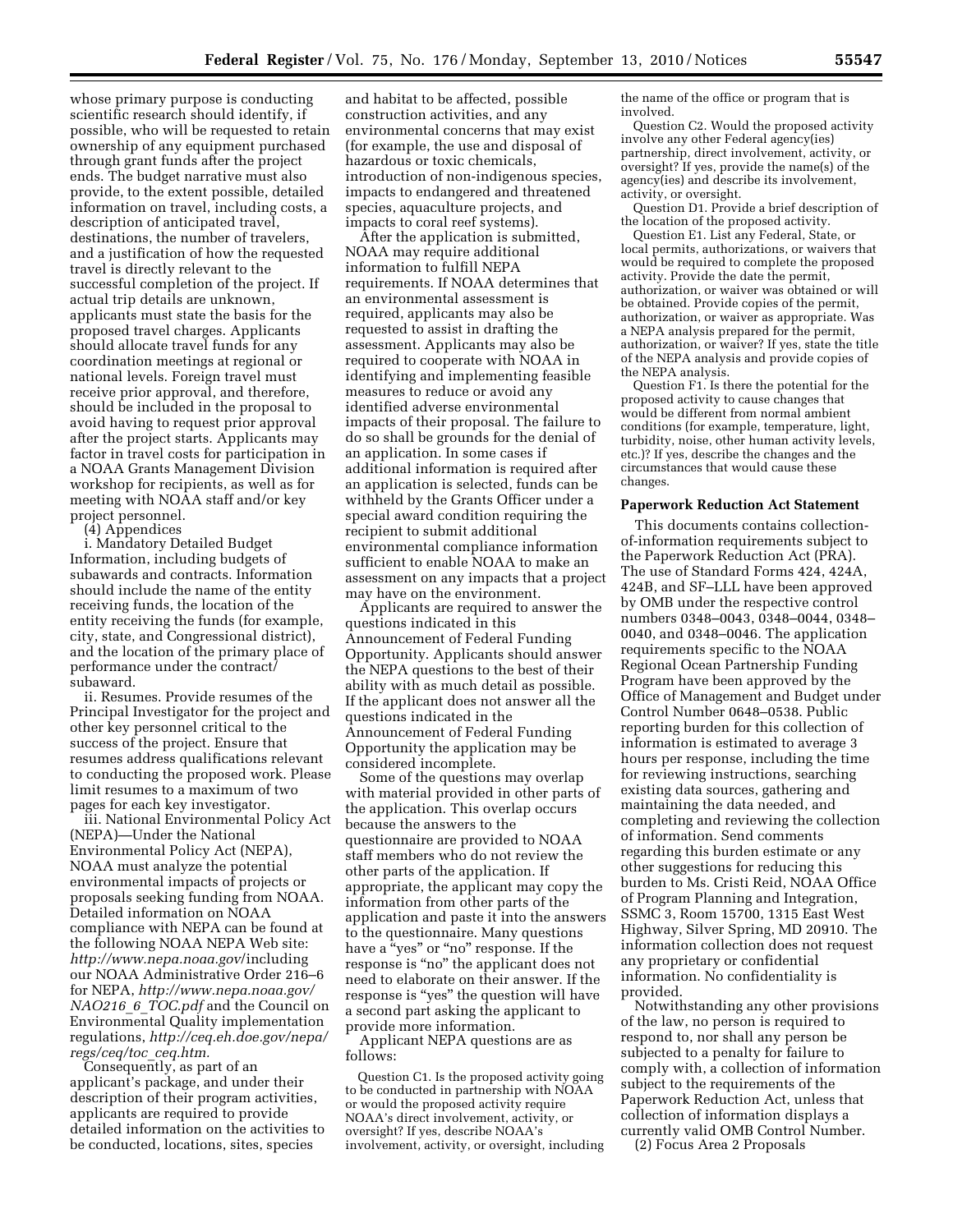Full proposal applications must be 5 pages or less (single-spaced, 11 or 12 point font and exclusive of appendices). The 5-page limit does not include the proposal title page, a table of contents (if one is included), the project summary referenced below and any appendices. Appendices should be limited to budget, resumes and support letters. Applicants should number the pages of the proposal and any appendices. Appendices may be paginated as stand-alone documents (individually) or as part of the larger document. Proposals failing to comply with the format prescribed in this section will be deemed incomplete and will not be considered for further review.

### *Required Elements*

All funding application packages must contain the following components:

(a) Title Page (Proposal Cover Sheet). Include proposal title, complete contact information for the Principal Investigator and Financial Representative, duration of proposed project, funding type (cooperative agreement), and amount of funding request.

(b) Project Summary. Provide a onepage summary of the proposed project.

The summary should be prepared to be readable to a broad audience and contain the following sections:

i. Project Name/Title.

ii. Primary Contact (name, address, phone, fax, e-mail).

iii. Recipient Organization or Institution.

iv. Other Investigators (name, affiliated organization, institution or agency).

v. Brief Project Summary including

objectives, ties to ROP Development and Governance, and intended benefits.

vi. Partners.

vii. Proposed funding for each year of the project. If the proposal includes funding to NOAA to provide technical assistance on the project, make sure to note the amounts by year and line office that is the intended recipient of the funds.

viii. If the project is intended to be administered under an existing NOAA Cooperative Institute, state which Institute will administer the award.

(a) Project Description. All project descriptions (proposals) must include the following sections:

i. *Goal and Objective(s).* Describe in the narrative the specific project goals and objectives to be achieved. In particular note the connection to ROP Development and Governance. Objectives should be specific for each year of the work plan presented. Recipients will be required to submit semi-annual progress reports in which progress against these goals and objectives will be reported.

ii. *Background.* Provide sufficient background information for NOAA and non-NOAA reviewers to independently assess the significance of the proposed project. Summarize the problem to be addressed and the status of ongoing efforts to address the identified needs. Summarize the relationship of the proposed work to other ongoing or planned regional ocean governance efforts.

iii. *Partnerships:* Provide information on how the project will build the partnerships, especially cross governmental on all state, tribal and Federal agencies with interest in coastal and ocean management as well as partnership building with industry, nongovernmental organizations, and academia.

iv. *Audience.* Identify specific users of the results of the project, describe how they will use the results, and identify any training that will be needed for users to make full use of the results.

v. *Approach.* Provide a work plan that: identifies specific tasks to be accomplished; explains the technical approach (including quality assurance) needed to accomplish the tasks; identifies the roles of partners and cooperators; and identifies potential obstacles to successful completion of the goals and objectives. Describe how users are involved in the planning and design process. The work plan must clearly address data management requirements, and the steps to be taken to achieve efficient and effective data access and archiving that is compliant with Federal regulations. Clearly identify the roles and responsibilities of the Federal.

vi. *Benefits.* Identify, with a high degree of specificity, the uses of the information derived from the work, and the benefits that will be achieved from those uses, or by particular users of the information, as well as society as a whole. Document how valid user requirements are guiding the proposed work. Describe how the information from the project will be delivered to those users, and any special considerations or requirements for ensuring or improving the delivery of information.

vii. *Milestone Schedule.* Display time lines for major tasks, target milestones for important intermediate and final products, and key project outcomes.

viii. *Project Budget.* Provide a budget description that follows the categories and formats in the NOAA grants package (Standard Form 424–A) and a brief narrative justification of the budget.

ix. Detailed budget information, such as a repeat of the information in Form

SF–424A along with more details should be included in an appendix. In this appendix, the budget narrative also shall clearly identify the cost of separable elements of the proposed work and shall identify the elements of the project that the cooperator would recommend for revision or elimination if sufficient funding is not available for all proposed activities.

x. Applicants must itemize and describe the intended use of equipment costing \$5,000 or greater that will be purchased under the award. Applicants must complete a lease versus purchase analysis for any equipment \$5,000 or greater. For proposals to carry out basic or applied scientific research, non-profit institutions of higher education or nonprofit organizations whose primary purpose is conducting scientific research should identify, if possible, who will be requested to retain ownership of any equipment purchased through grant funds after the project ends. The decision on grant ownership requests will be made by the Grants Officer before or during the grant close out process.

xi. The budget narrative must also provide, to the extent possible, detailed information on travel, including costs, a description of anticipated travel, destinations, the number of travelers, and a justification of how the requested travel is directly relevant to the successful completion of the project. If actual trip details are unknown, applicants must state the basis for the proposed travel charges. Applicants should allocate travel funds for any coordination meetings at regional or national levels. Foreign travel must receive prior approval, and therefore, should be included in the proposal to avoid having to request prior approval after the project starts. Applicants may factor in travel costs for participation in annual NOAA Grants Management Division workshops for recipients, as well as for meeting with NOAA staff and/or key project personnel.

(3) Appendices

(a) Mandatory Detailed Budget Information, including budgets of subawards and contracts. Information should include the name of the entity receiving funds, the location of the entity receiving the funds (for example, city, State, and Congressional district), the location of the entity receiving funds (city, State, and Congressional district), and the location of the primary place of performance under the contract/ subaward.

(b) Resumes. Provide resumes of the Principal Investigator for the project and other key personnel critical to the success of the project. Ensure that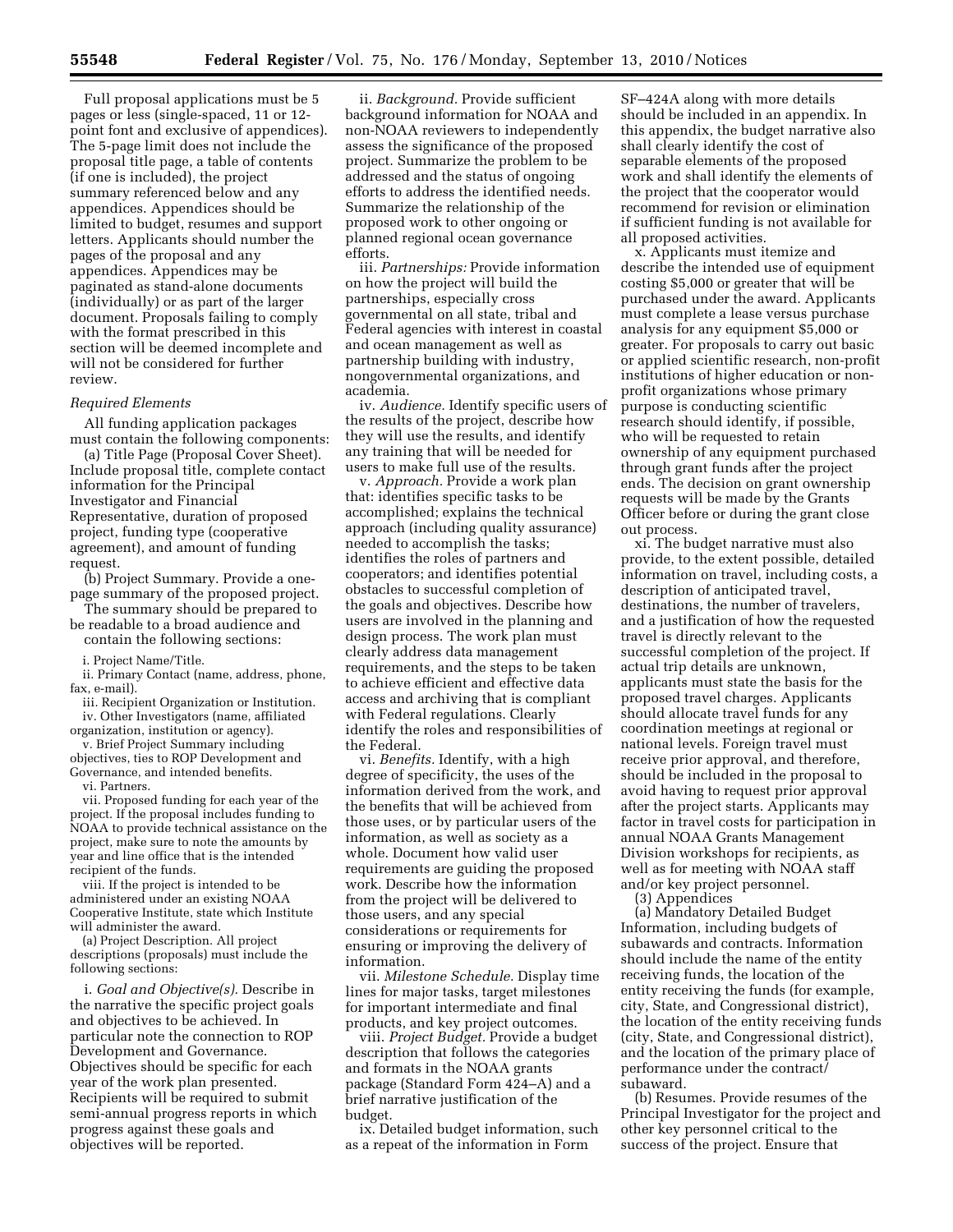resumes address qualifications relevant to conducting the proposed work. Please limit resumes to a maximum of two pages for each key investigator.

(c) National Environmental Policy Act (NEPA)—Under the National Environmental Policy Act (NEPA), NOAA must analyze the potential environmental impacts of projects or proposals seeking funding from NOAA. Detailed information on NOAA compliance with NEPA can be found at the following NOAA NEPA Web site: *<http://www.nepa.noaa.gov/>*including our NOAA Administrative Order 216–6 for NEPA, *[http://www.nepa.noaa.gov/](http://www.nepa.noaa.gov/NAO216__6__TOC.pdf)*   $NAO216$  —6 [—TOC.pdf](http://www.nepa.noaa.gov/NAO216__6__TOC.pdf) and the Council on Environmental Quality implementation regulations, *[http://](http://ceq.eh.doe.gov/nepa/regs/ceq/toc_ceq.htm)  [ceq.eh.doe.gov/nepa/regs/ceq/](http://ceq.eh.doe.gov/nepa/regs/ceq/toc_ceq.htm)  toc*\_*[ceq.htm](http://ceq.eh.doe.gov/nepa/regs/ceq/toc_ceq.htm)*.

Consequently, as part of an applicant's package, and under their description of their program activities, applicants are required to provide detailed information on the activities to be conducted, locations, sites, species and habitat to be affected, possible construction activities, and any environmental concerns that may exist (for example, the use and disposal of hazardous or toxic chemicals, introduction of non-indigenous species, impacts to endangered and threatened species, aquaculture projects, and impacts to coral reef systems).

After the application is submitted, NOAA may require additional information to fulfill NEPA requirements. If NOAA determines that an environmental assessment is required, applicants may also be requested to assist in drafting the assessment. Applicants may also be required to cooperate with NOAA in identifying and implementing feasible measures to reduce or avoid any identified adverse environmental impacts of their proposal. The failure to do so shall be grounds for the denial of an application. In some cases if additional information is required after an application is selected, funds can be withheld by the Grants Officer under a special award condition requiring the recipient to submit additional environmental compliance information sufficient to enable NOAA to make an assessment on any impacts that a project may have on the environment.

Applicants are required to answer the questions indicated in this Announcement of Federal Funding Opportunity. Applicants should answer the NEPA questions to the best of their ability with as much detail as possible. If the applicant does not answer all the questions indicated in the Announcement of Federal Funding

Opportunity the application may be considered incomplete.

Some of the questions may overlap with material provided in other parts of the application. This overlap occurs because the answers to the questionnaire are provided to NOAA staff members who do not review the other parts of the application. If appropriate, the applicant may copy the information from other parts of the application and paste it into the answers to the questionnaire. Many questions have a "yes" or "no" response. If the response is ''no'' the applicant does not need to elaborate on their answer. If the response is ''yes'' the question will have a second part asking the applicant to provide more information.

Applicant NEPA questions are as follows:

Question C1. Is the proposed activity going to be conducted in partnership with NOAA or would the proposed activity require NOAA's direct involvement, activity, or oversight? If yes, describe NOAA's involvement, activity, or oversight, including the name of the office or program that is involved.

Question C2. Would the proposed activity involve any other Federal agency(ies) partnership, direct involvement, activity, or oversight? If yes, provide the name(s) of the agency(ies) and describe its involvement, activity, or oversight.

Question D1. Provide a brief description of the location of the proposed activity.

Question E1. List any Federal, state, or local permits, authorizations, or waivers that would be required to complete the proposed activity. Provide the date the permit, authorization, or waiver was obtained or will be obtained. Provide copies of the permit, authorization, or waiver as appropriate. Was a NEPA analysis prepared for the permit, authorization, or waiver? If yes, state the title of the NEPA analysis and provide copies of the NEPA analysis.

Question F1. Is there the potential for the proposed activity to cause changes that would be different from normal ambient conditions (for example, temperature, light, turbidity, noise, other human activity levels, etc.)? If yes, describe the changes and the circumstances that would cause these changes.

#### **Paperwork Reduction Act Statement**

This documents contains collectionof-information requirements subject to the Paperwork Reduction Act (PRA). The use of Standard Forms 424, 424A, 424B, and SF–LLL have been approved by OMB under the respective control numbers 0348–0043, 0348–0044, 0348– 0040, and 0348–0046. The application requirements specific to the NOAA Regional Ocean Partnership Funding Program have been approved by the Office of Management and Budget under Control Number 0648–0538. Public reporting burden for this collection of

information is estimated to average 3 hours per response, including the time for reviewing instructions, searching existing data sources, gathering and maintaining the data needed, and completing and reviewing the collection of information. Send comments regarding this burden estimate or any other suggestions for reducing this burden to Ms. Cristi Reid, NOAA Office of Program Planning and Integration, SSMC 3, Room 15700, 1315 East West Highway, Silver Spring, MD 20910. The information collection does not request any proprietary or confidential information. No confidentiality is provided.

Notwithstanding any other provisions of the law, no person is required to respond to, nor shall any person be subjected to a penalty for failure to comply with, a collection of information subject to the requirements of the Paperwork Reduction Act, unless that collection of information displays a currently valid OMB Control Number.

## *C. Intergovernmental Review*

Applications under this program are subject to Executive Order 12372, ''Intergovernmental Review of Federal Programs'' for states that participate in this process. It is the state agency's responsibility to contact their state's Single Point of Contact (SPOC) to find out about and comply with the state's process under EO 12372. A list of the participating states and the clearinghouse points of contact can be found at *[http://www.whitehouse.gov/](http://www.whitehouse.gov/omb/grants_spoc)  [omb/grants](http://www.whitehouse.gov/omb/grants_spoc)*\_*spoc.* 

# *D. Funding Restrictions*

#### None.

#### *E. Other Submission Requirements*

(1) Letter of Endorsement—As detailed in Section III.C., where applicable, each proposal must include a letter of support or endorsement from the lead ROP identified for each region for the purposes of this funding opportunity.

(2) Full proposal application packages, including any letters of support, should be submitted through the apply function on Grants.gov. The standard NOAA funding application package is available at [www.grants.gov.](http://www.grants.gov)  Please be advised that potential funding applicants must register with Grants.gov before any application materials can be submitted. An organization's one time registration process may take up to three weeks to complete so please allow sufficient time to ensure applications are submitted before the closing date. The Grants.gov site contains directions for submitting an application, the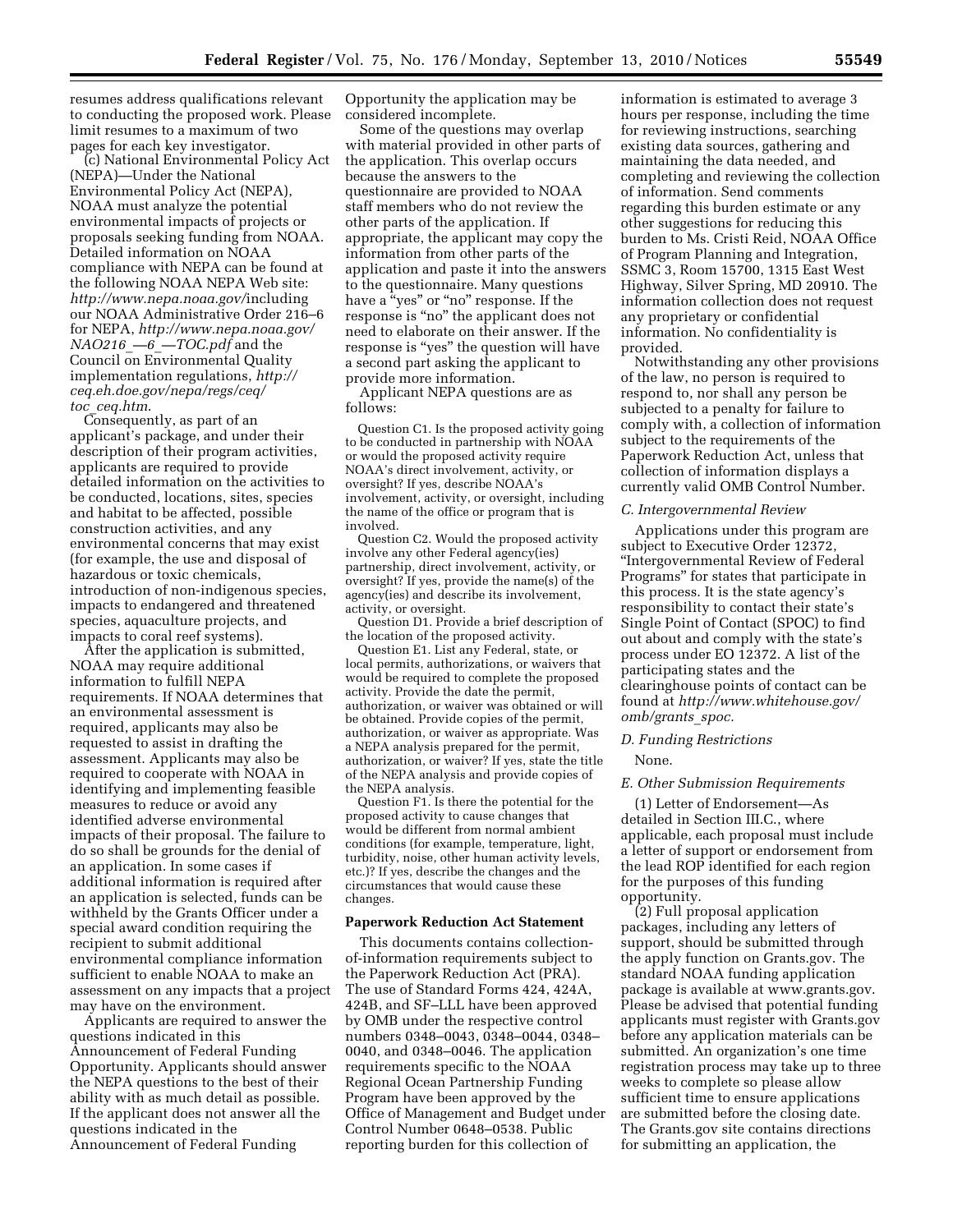application package (forms), and is also where the completed application is submitted.

(3) If an applicant does not have Internet access, one set of originals (signed) and two copies of the proposals and related forms should be mailed to the attention of James Lewis Free, NOAA Coastal Services Center, 2234 South Hobson Avenue, Charleston, South Carolina 29405–2413. No e-mail or fax copies will be accepted. Full proposal application packages, including any letters of support, should be submitted together in one package.

## **V. Application Review Information**

### *A. Evaluation Criteria*

(1) *Importance and/or relevance and applicability of proposed project to the program goals (50 percent):* This ascertains whether there is intrinsic value in the proposed work and/or relevance to NOAA, Federal, regional, State, or local activities.

For Focus Area 1, questions related to this criterion include:

(a) Does the proposal identify clear goals and objectives that are consistent with ROP priorities and, as appropriate, the CMSP Framework (available at *[http://www.whitehouse.gov/files/](http://www.whitehouse.gov/files/documents/OPTF_FinalRecs.pdf) [documents/OPTF](http://www.whitehouse.gov/files/documents/OPTF_FinalRecs.pdf)*\_*FinalRecs.pdf*)? For applicants from regions without an established ROP (*e.g.,* Alaska and Hawaii), does the proposal demonstrate that they are working towards a regional ocean partnership?

(b) To what extent does the proposal address CMSP Guiding Principles?

(c) Does the proposal address an Area of Special Emphasis?

(d) Does the proposal identify outcomes that are focused and realistic given the time frame and scope of the project?

(e) Will the proposal advance ROP priorities and regional CMSP efforts? For applicants from regions without an established ROP, does the proposal advance regional CMSP efforts as well as show how the region will work towards establishing a ROP?

(f) If applicable, does the proposal clearly identify ROP goals for CMSP development? Are they achievable?

(g) Does the proposal identify primary partners, expand existing partnerships, and key stakeholders and describe how they will participate in project activities, including CMSP activities where applicable?

(h) Does the proposal reflect strong support from project partners?

(i) Does the proposal demonstrate either direct involvement or a letter of support from the lead ROP in the region? For applicants from regions

without an established ROP, is the proposal supported by the relevant governors and lead State and Federal agencies and tribes involved in coastal and ocean management?

(j) Will the proposal result in benefits that are region-wide or transferable to other ROP and CMSP priorities and regions?

For Focus Area 2, questions include: (a) Does the proposal contribute to the establishment or implementation of a long term regional ocean partnership?

(b) Does the proposal identify an effective development process that will result in a consensus for regional priorities, specific action steps to address those priorities, and tangible outcomes that will be accomplished?

(c) Establishing a regional ocean partnership may come with challenges/ barriers (*i.e.,* entities in a region may be accustomed to traditions of competing for economic development, research funding, and other financial or social benefits). To what extent does the proposal identify such challenges/ barriers and explain how such barriers will be overcome?

(d) Does the proposal adequately identify methods in which development activities will be coordinated to achieve active and meaningful participation by all partners, including various levels of governments, and appropriate stakeholders in the region?

(e) Does the proposal include methods to achieve lasting coordination for regional ocean governance and for the implementation of a regional ocean partnership?

(f) Does the partnership include participation by a large cross section of state, Federal and tribal governments and participation by other relevant interest groups?

(2) *Technical and scientific merit (25 percent):* This assesses whether the approach is technically sound and/or innovative, if the methods are appropriate, and whether there are clear project goals and objectives.

Questions relevant to this criterion include:

(a) Is the approach appropriate for the stated goals and objectives?

(b) Are the project goals and objectives achievable within the proposed time-frame?

(c) Does the proposed approach incorporate current guidance, scientific, and/or technical advancements in the design and implementation of the proposed work?

(d) If geospatial data are to be acquired, does the proposal promote interoperability with other components of regional and national geospatial systems? Has a thorough search been

conducted to ensure that data do not already exist that can meet the intended purpose of the proposed acquisition? Will the data be collected to national and/or international standards and specifications that promote multipurpose uses in the future per Federal Geospatial Data Committee standards and the Ocean and Coastal Mapping Integration Act of 2009? Does the proposal comply with Executive Order 12906, *Coordinating Geographic Data Acquisition and Access: The National Spatial Data Infrastructure?* 

(3) Overall qualifications of the funding applicants (15 percent): This criterion ascertains whether the funding applicant and identified collaborators possess the necessary education, experience, training, facilities, and administrative resources to accomplish the project. Questions relevant to this criterion include:

(a) Are the investigators qualified and is the organizational framework appropriate to conduct a project of the nature and scope proposed?

(b) Are investigators from other agencies and institutions within the region included as key personnel on the project to capitalize on available expertise and promote a regional approach?

(c) Does the proposal adequately address the capacity of the applicant and partners to implement proposed work?

(d) Does the proposal adequately define how participation and accountability among principle investigators and partners will be sustained to the continued progress and success?

(4) *Project costs and metrics (10 percent).* This criterion evaluates the budget to determine if it is realistic and commensurate with the project needs and time-frame. Questions relevant to this criterion include:

(a) Does the proposal demonstrate that the budget is commensurate with project needs?

(b) Is the cost effectiveness of the proposal optimized through strategic partnerships with collaborating institutions, agencies, or private sector partners?

(c) Are the budget and budget justification adequately detailed to determine how requested funds will be used (*i.e.* salary, equipment, supplies, travel, *etc.*)?

(5) *Outreach and education (0 percent).* NOAA assesses whether this project provides a focused and effective education and outreach strategy regarding NOAA's mission to protect the Nation's natural resources. This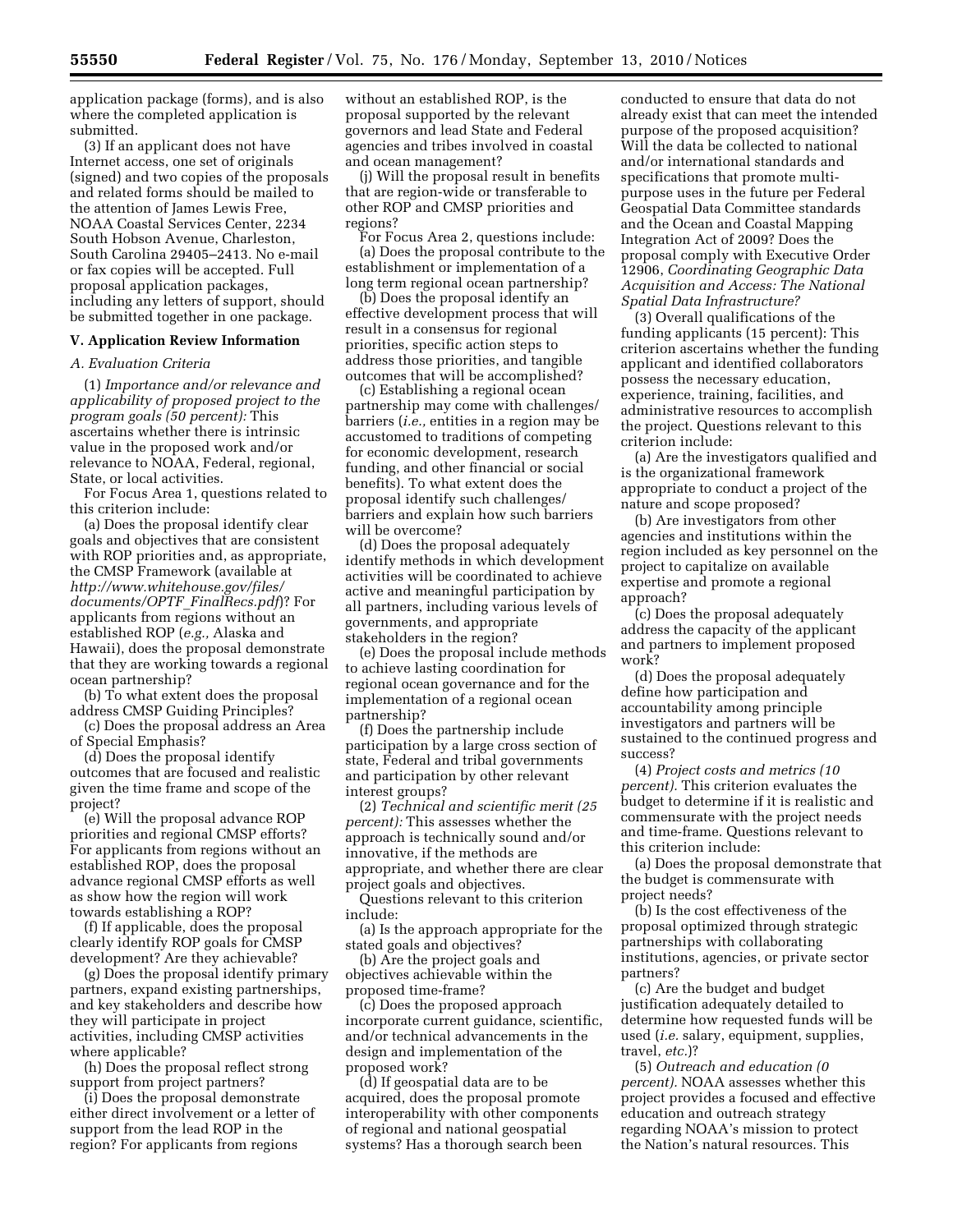competition does not include this criterion.

### *B. Review and Selection Process*

An initial administrative screening is conducted to determine compliance with requirements/completeness. All proposals will be evaluated and individually ranked in accordance with the assigned weights of the above evaluation criteria by at least three independent peer reviewers through a full merit review process (*i.e.,* a mail and panel review process). A mix of Federal and non-Federal reviewers will be used. No consensus advice will be given by the independent peer reviewers through mail reviews or on the review panels. The merit reviewer's ratings are used to produce a rank order of the proposals. The Selecting Official shall award according to rank order unless there is a specific justification for selecting out of rank order based upon factors listed in Section V.C. The Selecting Official or designee may also negotiate the funding level of the proposals to be recommended for funding. The Selecting Official will make the final recommendation for award to the Grants Officer, who is authorized to obligate the funds and execute the award. Proposals that are not funded in the current fiscal period may be considered for funding in another fiscal period without having to repeat the competitive review process.

### *C. Selection Factors*

The merit review ratings shall provide a rank order to the Selecting Official for final funding recommendations. A program officer may first make recommendations to the Selecting Official applying the selection factors below. The Selecting Official shall award in the rank order unless the proposal is justified to be selected out of rank order based upon one or more of the following factors:

- 1. Availability of funding.
- 2. Balance/distribution of funds:
- a. Geographically.
- b. By type of institutions.
- c. By type of partners.
- d. By research areas.
- e. By project types.

3. Whether this project duplicates other projects funded or considered for funding by NOAA or other Federal agencies.

4. Program priorities and policy factors.

5. Applicant's prior award performance.

6. Partnerships and/or Participation of targeted groups.

7. Adequacy of information necessary for NOAA staff to make a NEPA

determination and draft necessary documentation before recommendations for funding are made to the Grants Officer.

The Selecting Official or designee may negotiate the funding level of the proposal.

## *D. Anticipated Announcement and Award Dates*

The start date on proposals should be the first day of July, August or September, but no later than October 1, of 2011.

## **VI. Award Administration Information**

## *A. Award Notices*

Applications recommended for funding by the selecting official will be forwarded to the NOAA Grants Management Division by the Program Office. The applicant will be notified by the program office by e-mail that their application was recommended for funding. The applicant must be aware that the notification by the program office is NOT the official award notice. Official notification happens only when the applicant receives an award notice from the Grants Officer either by postal mail or electronically.

Unsuccessful applications for all Coastal Services Center programs will be destroyed after any FY 2012 funding actions are considered. Unsuccessful applicants will be notified by e-mail that their application was not recommended for funding no later than the proposed state date of the proposal.

## *B. Administrative and National Policy Requirements*

Department of Commerce Pre-Award Notification Requirements for Grants and Cooperative Agreements

Administrative and national policy requirements for all Department of Commerce awards are contained in the Department of Commerce Pre-Award Notification Requirements for Grants and Cooperative Agreements contained in the **Federal Register** notice of February 11, 2008 (73 FR 7696). This notice may be obtained under *[http://](http://www.access.gpo.gov/su_docs/fedreg/a080211c.html)  [www.access.gpo.gov/su](http://www.access.gpo.gov/su_docs/fedreg/a080211c.html)*\_*docs/fedreg/ [a080211c.html](http://www.access.gpo.gov/su_docs/fedreg/a080211c.html)*.

#### Limitation of Liability

In no event will NOAA or the Department of Commerce be responsible for any proposal preparation costs. In addition, NOAA and DOC will not be responsible for project costs if this program fails to receive funding. Publication of this announcement does not oblige NOAA to award any specific project or to obligate any available funds.

National Environmental Policy Act (NEPA) Requirements

See the NEPA information in Section IV., B., of this announcement.

## *C. Reporting*

Grant recipients will be required to submit financial and performance (technical) progress reports electronically through the NOAA Grants On-Line System. Instructions for submitting financial and progress reports will be provided by the NOAA Grants Management Division.

#### **VII. Other Information**

After electronic submission of the application through Grants.gov, the person submitting the application will receive within the next 24 to 48 hours two e-mail messages from Grants.gov updating them on the progress of their application. The first e-mail will confirm receipt of the application by the Grants.gov system, and the second will indicate that the application has either been successfully validated by the system before transmission to the grantor agency or has been rejected because of errors. After the application has been validated, this same person will receive another e-mail when the application has been downloaded by the Federal agency.

Official notification of an award notice is provided by the Grants Management Division, not the program office. If one incurs any costs before receiving an award agreement from an authorized NOAA grant official, one would do so solely at one's own risk of these costs not being included under the award.

The Coastal Services Center will not release the names of applicants submitting proposals unless ordered by a court or requested to do so by an appropriate NOAA official and administrative protocol. Applicants can use a NOAA public search feature to find out information about NOAA awards *[https://](https://grantsonline.rdc.noaa.gov/flows/publicSearch/begin.do)* 

*[grantsonline.rdc.noaa.gov/flows/](https://grantsonline.rdc.noaa.gov/flows/publicSearch/begin.do) [publicSearch/begin.do](https://grantsonline.rdc.noaa.gov/flows/publicSearch/begin.do)* or go through the Freedom of Information Act process to request more information about grant competitions. More information about the NOAA FOI process is online at *[http://www.rdc.noaa.gov/foia/.](http://www.rdc.noaa.gov/foia/)* 

Successful applicants will be requested to ensure that all interim progress reports indicate whether financial reports have been submitted to NOAA's Grants Management Division and are up-to-date. Applicants in their final progress report will be asked to (a) Clearly state the resulting impact of their project and products in the coastal